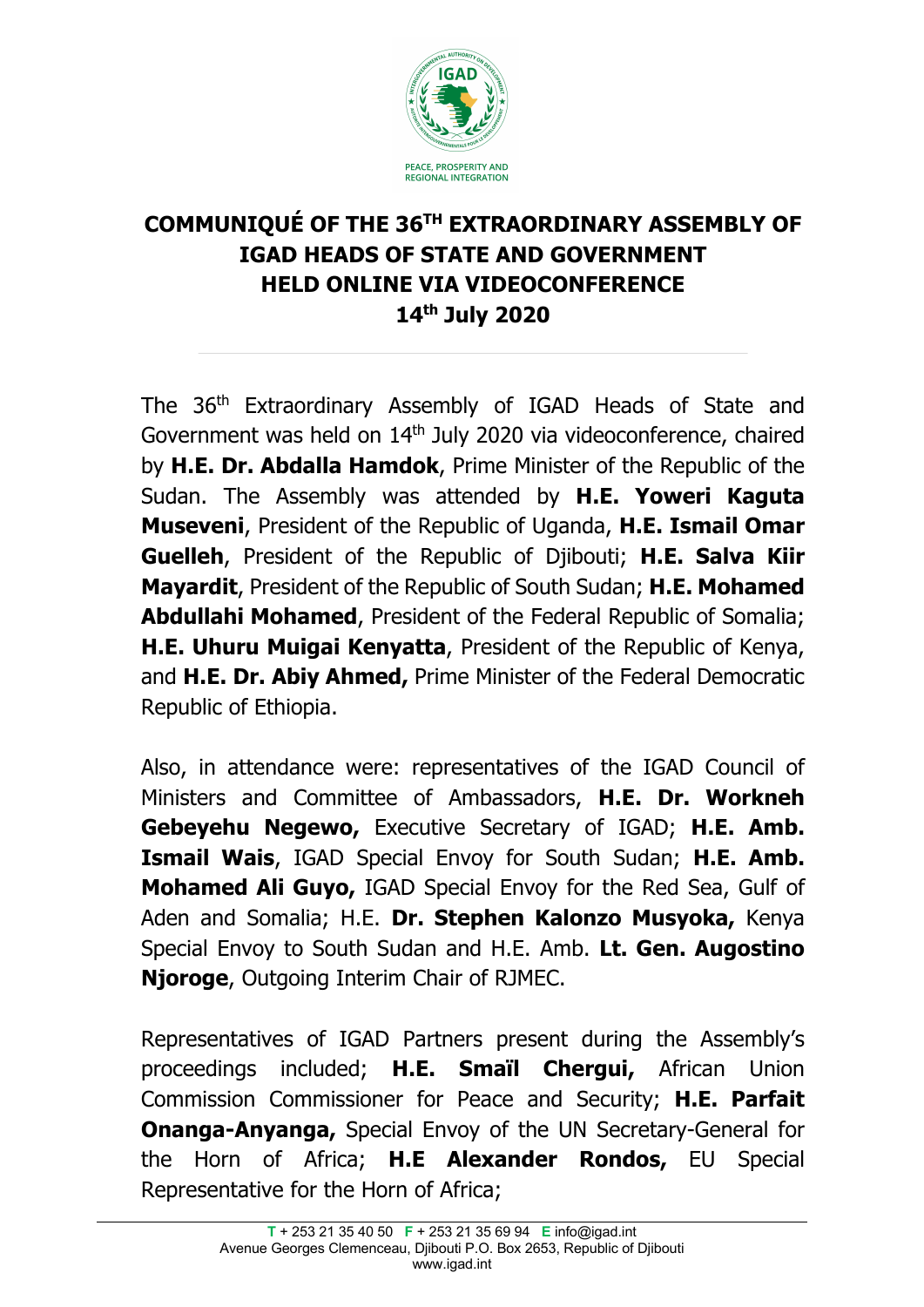**H.E. Arturo Luzzi,** Ambassador of Italy to the Federal Democratic Republic of Ethiopia and Djibouti and Co-Chair of the IGAD partners Forum (IPF) and **H.E. Robert Fairweather,** United Kingdom Special Envoy to Sudan, South Sudan and Representative of the Troika.

Arising from deliberations that followed statements by **H.E. Dr. Abdalla Hamdok,** Prime Minister of the Republic of Sudan and Chairperson of the Assembly; **Djibouti, Ethiopia, Kenya, Somalia, South Sudan, Uganda,** and reports tabled by the **IGAD Secretariat;** and the **Reconstituted Joint Monitoring and Evaluation Commission** (R-JMEC);

**The Assembly**, **On South Sudan:**

**Thanked** the leadership of South Sudan for its visible determination to implement the provisions of the R-ARCSS towards the establishment of a peaceful environment in South Sudan and improved protection of civilians;

**Appreciated** the leadership of IGAD for its unwavering commitment and consistent engagement in the peace-building process of South Sudan;

**Grateful** to the African Union, TROIKA (US, UK and Norway), European Union, China, IGAD Partners Forum, Japan and friends of Sudan for their continued support to the Peace Process in South Sudan;

**Recognized** and was **encouraged** by the continued holding of the ceasefire across South Sudan and thereby **commended** the Parties to the Agreement for continuing to abide by the Cessation of Hostilities Agreement;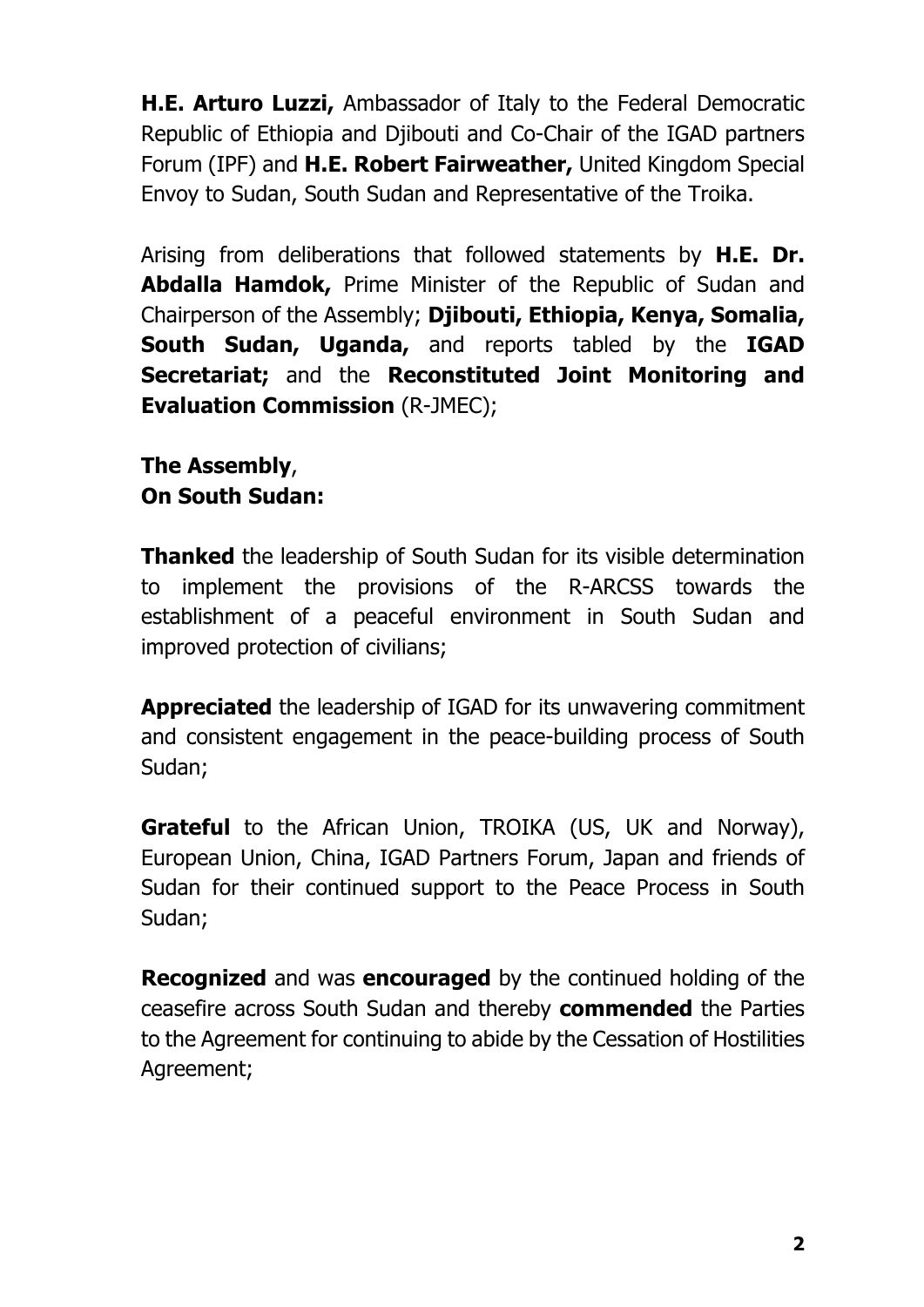**Appreciated** the progress made and milestones reached since the 34<sup>th</sup> Extraordinary Assembly held on 8<sup>th</sup> February 2020 in Addis Ababa, Ethiopia, including appointment and inauguration of the Executive arm of the R-TGoNU;

**Further encouraged** and **recognized** efforts at reducing armed violence as spearheaded by H.E. President Salva Kiir Mayardit including the announcement of the disarmament of civilians and the formation of a National Taskforce to look into enduring intercommunal challenges and pastoralist conflict;

**Strongly Commended** the Government of South Sudan for establishing an Investigation Committee on atrocities committed against civilians in Yei River State to ensure perpetrators conform to the rule of law and noting that this initiative marks a significant milestone in subjecting the military to constitutional and legislative oversight;

**Further Commended** the Government for undertaking political and security initiatives to contain armed clashes and intercommunal violence;

**Noted** the pending matter of responsibility-sharing at the State and Local Governments level, and in the light of this, **called upon** the Parties to swiftly resolve the impasse through an all-inclusive, transparent and collegial process of consultations and dialogue;

**Appealed** to the President of the Republic to dissolve the current TNLA before **26th July 2020**; and the Parties to reconstitute the TNLA in accordance with the R-ARCSS within seven (7) days of the dissolution of the incumbent TNLA;

**Called upon** the R-TGoNU to honour commitments made during **the 71st IGAD Council of Ministers Meeting** to take remedial measures to immediately rectify the alterations made to the Constitutional Amendment Bill;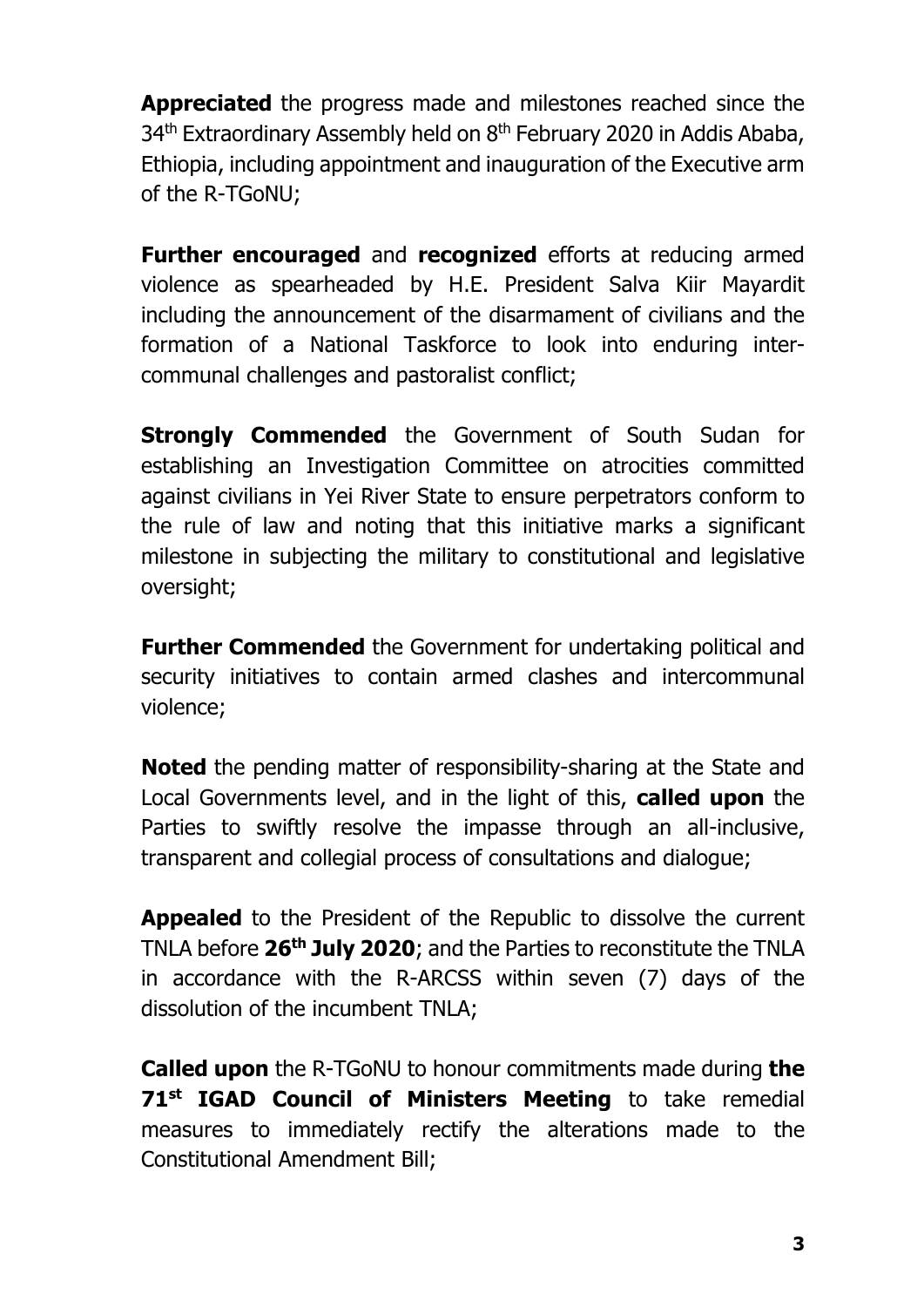**Urged** the Government of South Sudan to provide the necessary funding and logistical support to expedite the implementation of the security arrangement plan particularly the completion of the training, graduation, and redeployment of the national unified forces;

**Requested** the Government to provide adequate financial support to the Disarmament and Demobilization Commission (DDRC) to undertake a comprehensive reintegration process;

**Appealed** to the Parties to adhere to the requirement for 35% women representation in appointments of the pending offices including TNLA nominations;

**Called upon** non-signatories to the Agreement under the umbrella of SSOMA and the Incumbent Transitional Government of National Unity (I-TGONU) to continue **abiding** by the Cessation of Hostilities Agreement and the **Rome Declaration of 12th January 2020** and continue consultations as soon as the situation allows;

**Appealed** to IGAD Member States, the international community and friends of South Sudan to provide the much needed financial and technical support to enable CTSAMVM to effectively discharge its mandate;

**Appreciated** the continuing efforts by the IGAD Secretariat in close collaboration with the AU Commission towards effecting discussions and processes in pursuit of a vital post-conflict reconstruction needs assessment;

**Called upon** friends of South Sudan in the international community to collaborate with IGAD, the AU and the UN to support mechanisms for a South Sudan Reconstruction and Recovery Fund;

**Urged** the R-TGoNU to prioritize the pre-transitional tasks that can be effectively accomplished within the current context of the COVID-19 pandemic including formation of the Council of States;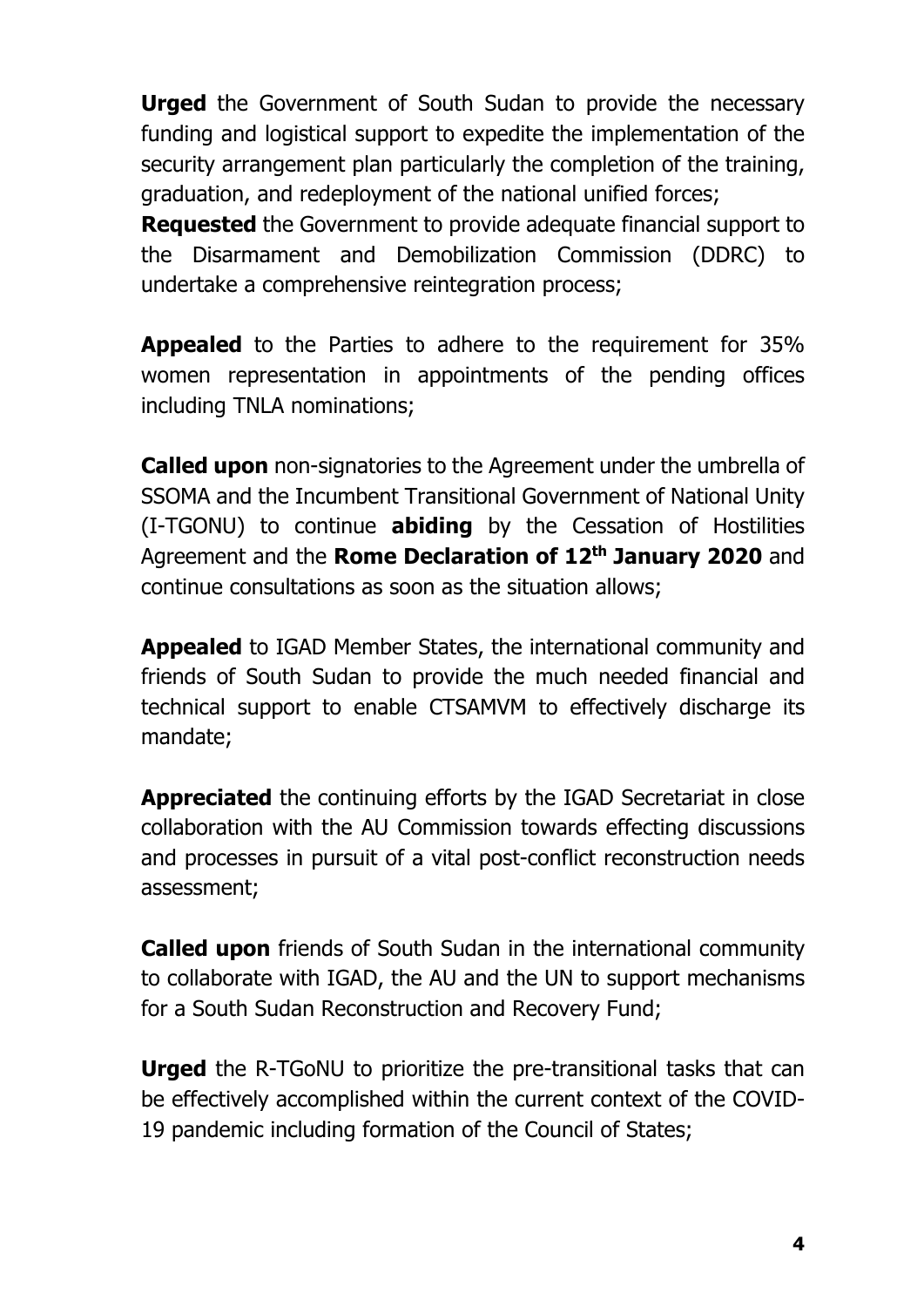**Resolved** that in the event that the Parties are not able to settle outstanding pre-transitional tasks **within 30 days** of adoption of this Communiqué, that is on or before **13th August 2020,** the IGAD Chair will intervene to directly engage with Parties with a view to assist in concluding the pending matters.

### **On the IGAD Response to the COVID-19 Pandemic:**

**Commended** the Secretariat under the leadership of H.E Dr. Workneh Gebeyehu for fast-tracking the formulation and implementation of the c**omprehensive, 5-pillar IGAD Regional Response Strategy to COVID-19** as directed by the 35<sup>th</sup> Extraordinary Assembly on 30<sup>th</sup> March 2020 and took note the progress made thus far;

**Directed** the IGAD Secretariat produce a **Monthly Regional Status Update Report** on COVID-19 and corresponding responses in the region;

**Called for** the adoption of **Regional Guidelines on Harmonization and Facilitation of Cross Border Transport Operations** across the Region in preparation for gradual and sequenced deconfinement and reopening of the air space between Member States;

**Gratified** by the generous support from the international community and agencies, particularly the support of the European Union valued 60 Million Euros as well as support from the World Bank, African Development Bank and Sweden for the IGAD Regional Response Strategy to the COVID-19 pandemic;

**Welcomed** the establishment of the IGAD Emergency Fund for the control and prevention of pandemic diseases and **noted with appreciation** the generous contribution of the Government of the Republic of Kenya to the Fund;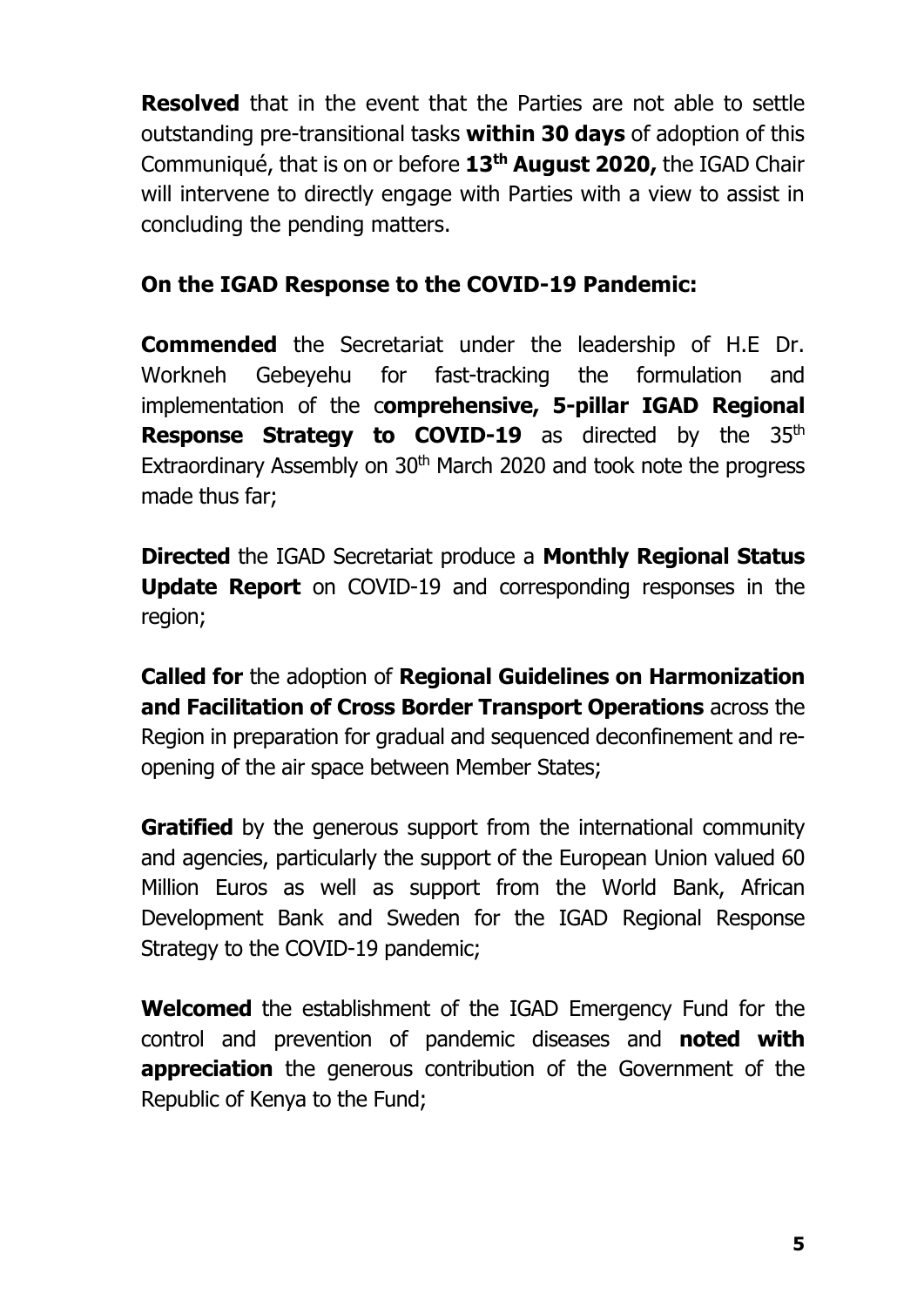**Called upon** the international community to provide technical, material and financial support to the IGAD Secretariat in the implementation of the comprehensive IGAD Regional Response Strategy to COVID-19;

**Recognized** the unique vulnerabilities of refugees, migrants and IDPs to COVID-19 and **Commended** Member States for ensuring that national response strategies guaranteed equal attention to all persons, irrespective of their citizenship and socio-demographic status in the enduring spirit of the 2017 Nairobi Declaration on Durable Solutions for Refugees and Reintegration of Returnees;

**Alarmed** by the unprecedented triple-threat of COVID-19, Desert Locust invasion and Floods impact on the food security situation in the IGAD Region which has doubled of the number of people at risk of acute food insecurity to over 50 million;

**Called upon** the international community to work closely with Member States to support the IGAD Secretariat in the implementation of the Food Security Response component as affected by COVID-19, Desert Locusts and Floods and within the framework of the IGAD Regional Response Strategy;

### **On R-JMEC:**

**Appreciated** the outstanding work and years of distinguished service of the outgoing Interim Chair of RJMEC, **Amb. Lt. Gen. Augostino Njoroge;**

**Endorsed** the appointment of **Maj. Gen. (Rtd.) Charles Tai Gituai** as the new interim Chairperson of the Reconstituted Joint Evaluation replacing the outgoing interim Chairperson of R-JMEC, Amb. Lt. Gen. (Rtd.) Augostino Njoroge;

**Agreed** to hold further consultations regarding the appointment of a substantive Chair to R-JMEC;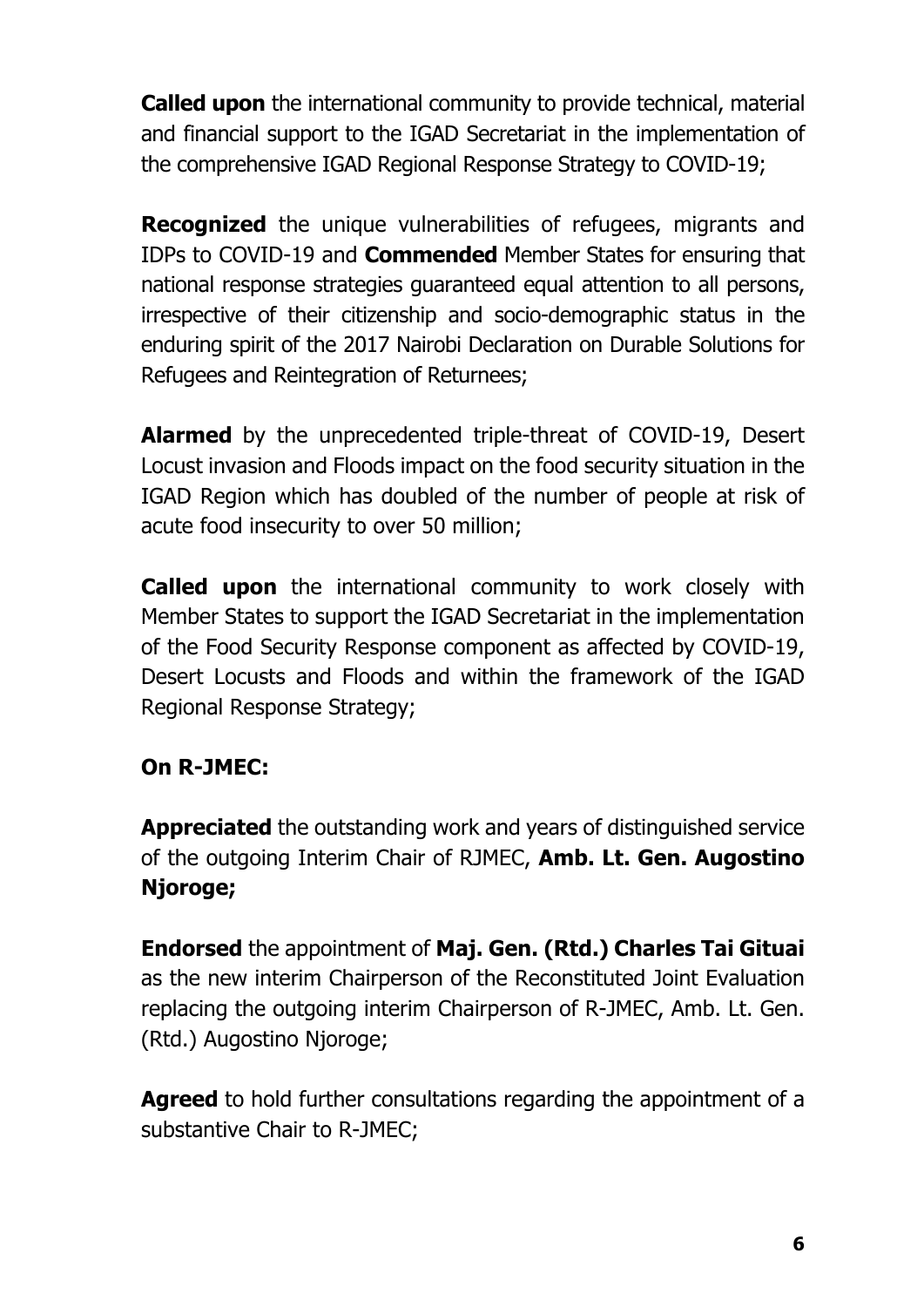### **On Sudan,**

**Appreciated** the outcomes of the Sudan Partnership Conference Co-Hosted by Germany, the European Union and the United Nations that galvanized the support of the international community for the Transitional Government of Sudan, and **congratulated** H.E. Abdalla Hamdok, on the monumental triumph of the conference;

**Noted** the changes in the transitional government of Sudan and expressed optimism that the accommodation of additional stakeholders will accelerate the reform process and deepen civilian rule;

**Welcomed** indications that the United States is considering de-listing Sudan from the State sponsors of terrorism and **calls upon** the international community to lift the economic sanctions affecting the wider Sudanese population that are currently in place;

### **On Somalia,**

**Commended** the ongoing dialogue between the Federal Government of Somalia and Somaliland under the patronage President Ismail Omar Guelleh and Prime Minister Abiy Ahmed and look forward to progress reports of the technical committees that have been established to steer the parties towards an amicable solution;

**Took Note** of the forthcoming Federal Elections and called upon all stakeholders in Somalia to prioritize the interests of the Somali people by reaching an amicable consensus on the conduct of the upcoming elections;

**Encouraged** by the progress the Somali Federal Government has made towards achieving universal suffrage (one-person-one-vote) and encouraged all parties to participate in this historical process for Somalia;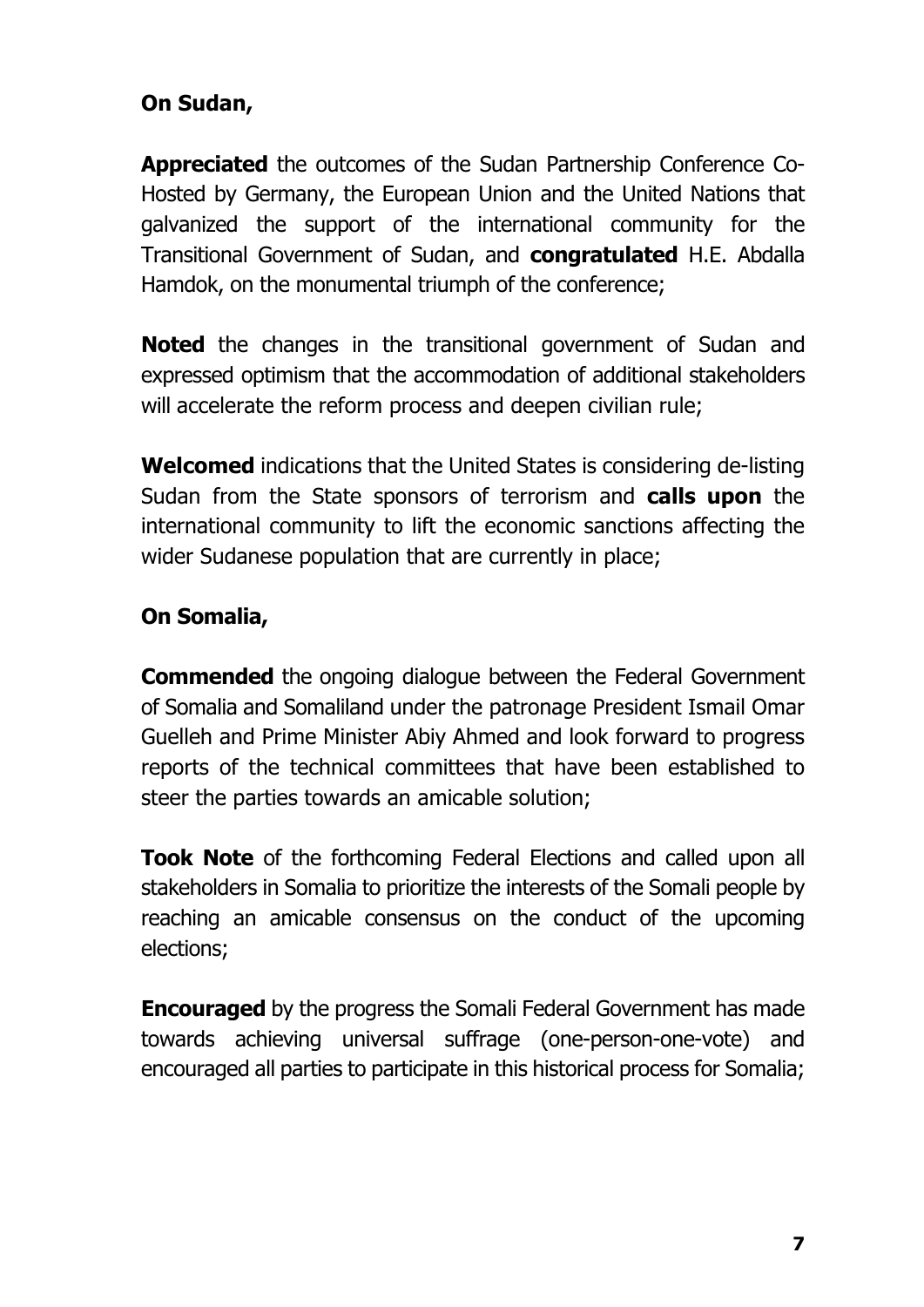**Welcomed** the efforts of the Federal Government of Somalia to hold inclusive dialogue with its Federal Member States towards finding common ground, the attainment of a comprehensive peace and national unity;

**Appreciated** AMISOM, troop-contributing countries and the Somali National Army; for the risks they take and the sacrifices they continue to make to prevail over terrorist organisations and organized criminal groups in the strategic areas of operations, noting that the Somali National Army is taking over security responsibilities and taking a leading role in keeping the citizens and residents of Somalia safe;

**Thanked** the International Partners for their support to the peacebuilding and post-conflict reconstruction process in Somalia.

## **On Wider Peace and Security Dynamics in the IGAD region,**

**Expressed Concern** over the ongoing dispute over the use of the Nile waters and gave its full backing to the efforts of the African Union to arrive at a workable African solution for this African problem.

#### **On the UNSC Non-Permanent Member Elections,**

**Congratulated** the Republic of Kenya on its election to a non-Permanent Seat in the United Nations Security Council for the period 2021-2022;

**Commended** the Republic of Djibouti and the Republic of Kenya for maturely conducting their campaigns for the UNSC non-Permanent Seat and for closing ranks immediately after the elections in a brotherly spirit;

**Welcomed** the reaffirmation by H.E. Uhuru Kenyatta that during its tenure as a non-Permanent Member of the UN Security Council, Kenya will advance the aspirations of every IGAD Member State and seek to galvanize international support for regional peace and stability for sustainable development and shared prosperity;